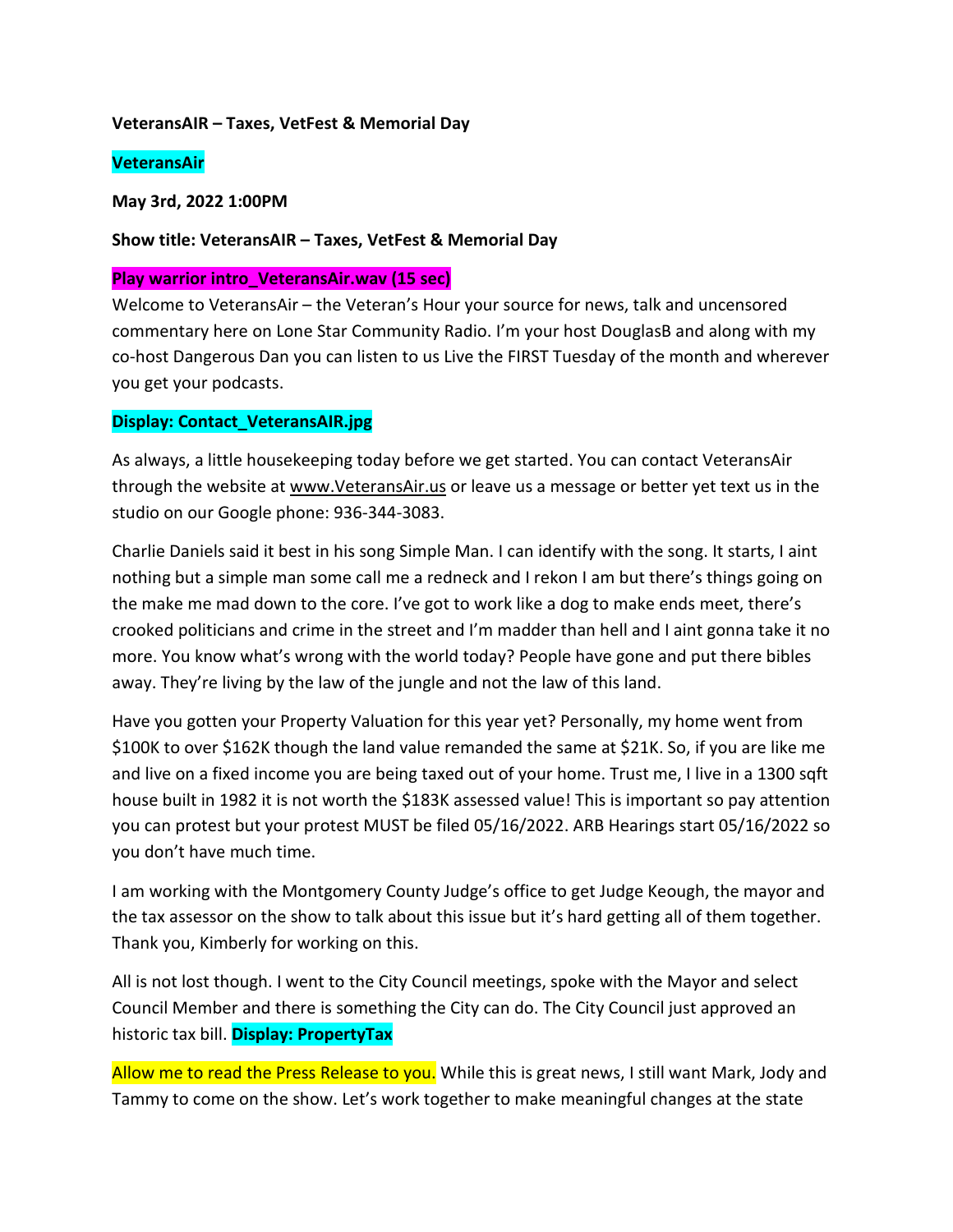level where those changes need to be made. You guys are our local elected officials but to make meaningful permenate changes we need to go to Austin as a united group!

Speaking of elected officials do you know what is going on today? Early voting for our local officials. We have proposals to vote on as well as 3 city council member and a municipal judge. As our Mayor Jody Czajkoski say "Our Future Depends On You!" and I promised him I'd remind all the veterans to go vote today or on May  $7<sup>th</sup>$ . Look I'm not allowed to endorse any candidate on this show BUT pay attention to who went to bat for this tax break and who is championing the tree ordinance, flooding and the SJRA law suits when you vote.

## **Shout out to our sponsors. Display EMW-Sponsor-Ad.jpg graphic**

Let me just give a shout out to our show sponsors before I forget. Veterans Air is made possible by the support of :

East Meets West Productions, full-service business and marketing consultants helping vets start and fund their businesses for 25 years. For more information call 361-904-0044

I want to talk to you about Combined Arms VetFest coming up on June 4<sup>th</sup> over at the fairgrounds. **Display: Vet-Fest-01 and Vet-Fest-02** 

Yes, VeteransAIR will be there we are actually teaming up with the VFW 4709 in a double booth this year so there will be plenty of room. Combined Arms VetFest is a great outing and kid friendly so bring the family! VetFest is your chance to visit with and meet all the wonderful VSOs in Montgomery County and of course it is sponsored by our very own VFW 4709.

Combined Arms has served on 22K veterans and is comprised of 188 member organizations. You need to attend if for nothing else to see and know what VSOs and organizations are other there to support YOU!!

## **About this Event**

It's festival time & the place to be on 6/4/22 is **Montgomery County Fairgrounds** for a FREE family-fun day with food trucks, bouncy houses, a petting zoo & BABY CAMEL!, local craft beer & spirits, live music all day, & endless veteran-service organizations on-site to support veterans & families.

Join for the **FREE** day & stay for the night concert w/a kickass line-up of terrific Texas country music for **\$40/ticket**!

Here's something for you, a freebie of sorts. Drop your business card or name in the bowl at VeteransAIR's booth and you could win this 8x12 gallery wrap canvas of American Fury. Join the VFW 4709 on June 4th and your name will be entered twice!

I guess this brings us to Memorial Day. This day is held scared by veterans and gold star families across the country. Must of us think of it as a 3 day weekend and the start of summer. I don't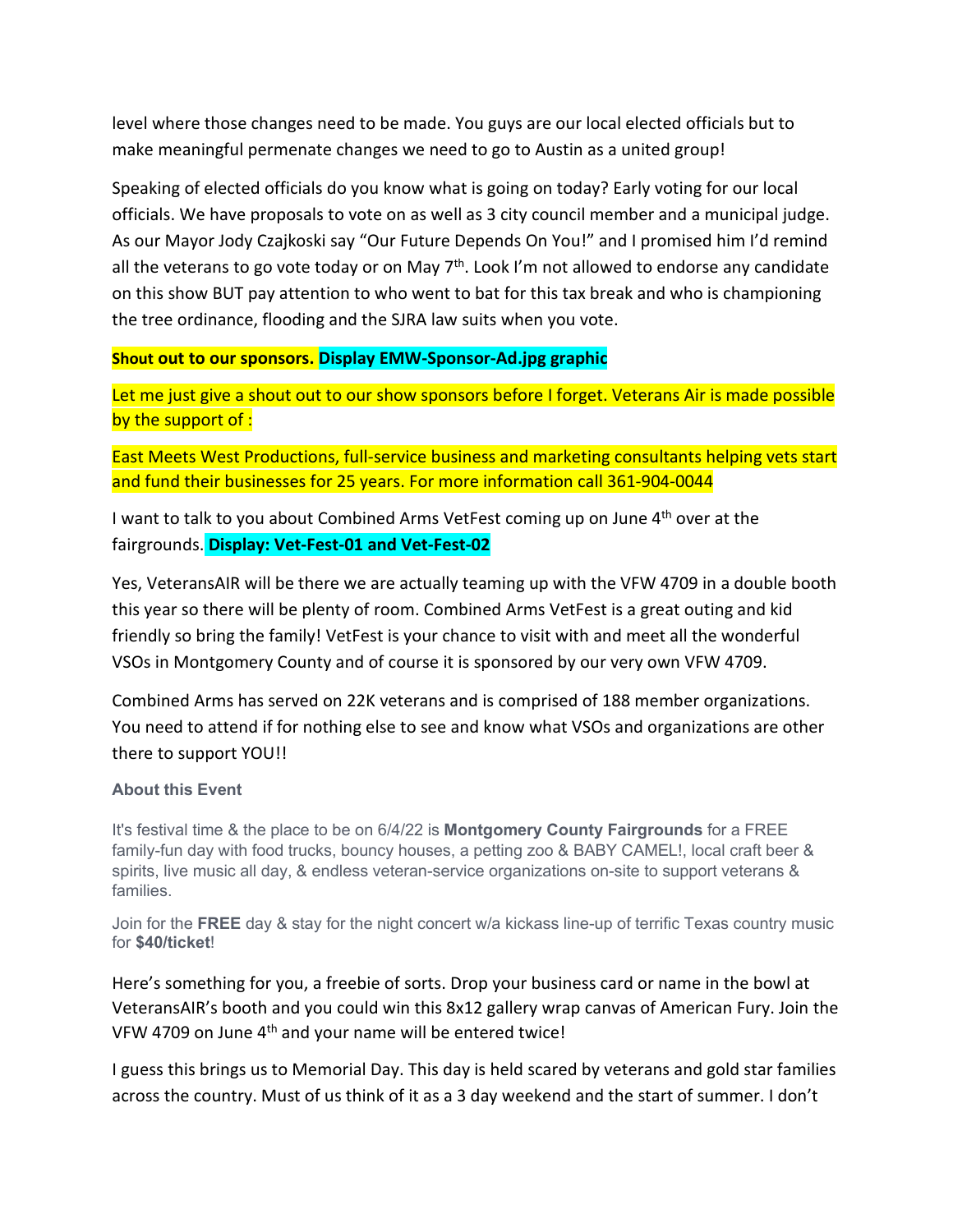want to bring anyone down or make you feel bad about having a BBQ. By all means have a BBQ, go to the beach, relax with a cold one and friends but remember this day, teach your children why we have it. We have this day to remember our fallen our brother, sister, moms, dads, uncle and aunts that did not make it back from their wars. These brave souls that gave the last true measure of devotion so we could live in the land of the free.

## **Play Angel Flight: https://youtu.be/GgkxiqKj0nU**

It has become tradition here at VeteransAIR to read this story titled Grandpa for Memorial Day. I wrote this for my brothers and sister who have fallen and if found worthy I will meet them again in Valhalla.

Let me tell you a story of a man I know. I'm sure he has a name; everyone has a name. It could be Robert, Tom, Jimmy or even Phil but everyone just calls him Grandpa. Everybody in this small town knows him. He can fix anything with just a can of WD-40 and a Craftsman wrench. Need your field mowed; Grandpa will show up with his tractor. Times get lean and Grandpa will show up with eggs, a chicken and a bag of veggie from the garden. And would you please help him out cause the damn chickens are laying too much and the garden is producing more then he can use.

Grandpa is getting long in the tooth and I've never seen him out of those beat up shore boots, jeans and that old beat to hell hat he wears. At his age he never expected to be raising a child again but here he is raising his 4-year-old grandson.

Grandpa calls me up one day asking for a ride to the airport. I arrive early because he taught me if you're on time your late. He was still getting dressed as I just walked in. He was just slipping his shirt on over his Airborne tattoo. I've seen it before, but he doesn't talk about it. It's like him old and faded but you can still make out the 173<sup>rd</sup> Airborne. I stop and stare because I've never seen him in a suit before. "Shut your hole", he says, "you're catching flies". These are my travel clothes." As I pull away from the airport I wonder where he and his small grandson are going, but I was raised better than to ask. If he wanted me to know he would have told me so.

He boards first with his grandson and settles down into First Class. He removes his jacket, rolls up his sleeves and loosens his collar and holds his grandson in his lap. Others enter and look at him. An old man, long grey hair in a ponytail and a small child in his lap. Some stare, some just look and some nod respectfully upon seeing his tattoo.

The flight attendant comes by offering drinks and snacks. She asks his grandson where he is going today. The child answers excitingly that Grandpa is taking him to see his daddy. The attendant smiles and brings the child some milk and strong black coffee for Grandpa. The attendant asks if his son lives in Maryland. Grandpa says, "No. My son is with my men in Virginia." They got a nice plot of land out there and someday that's where he'd like to settle down.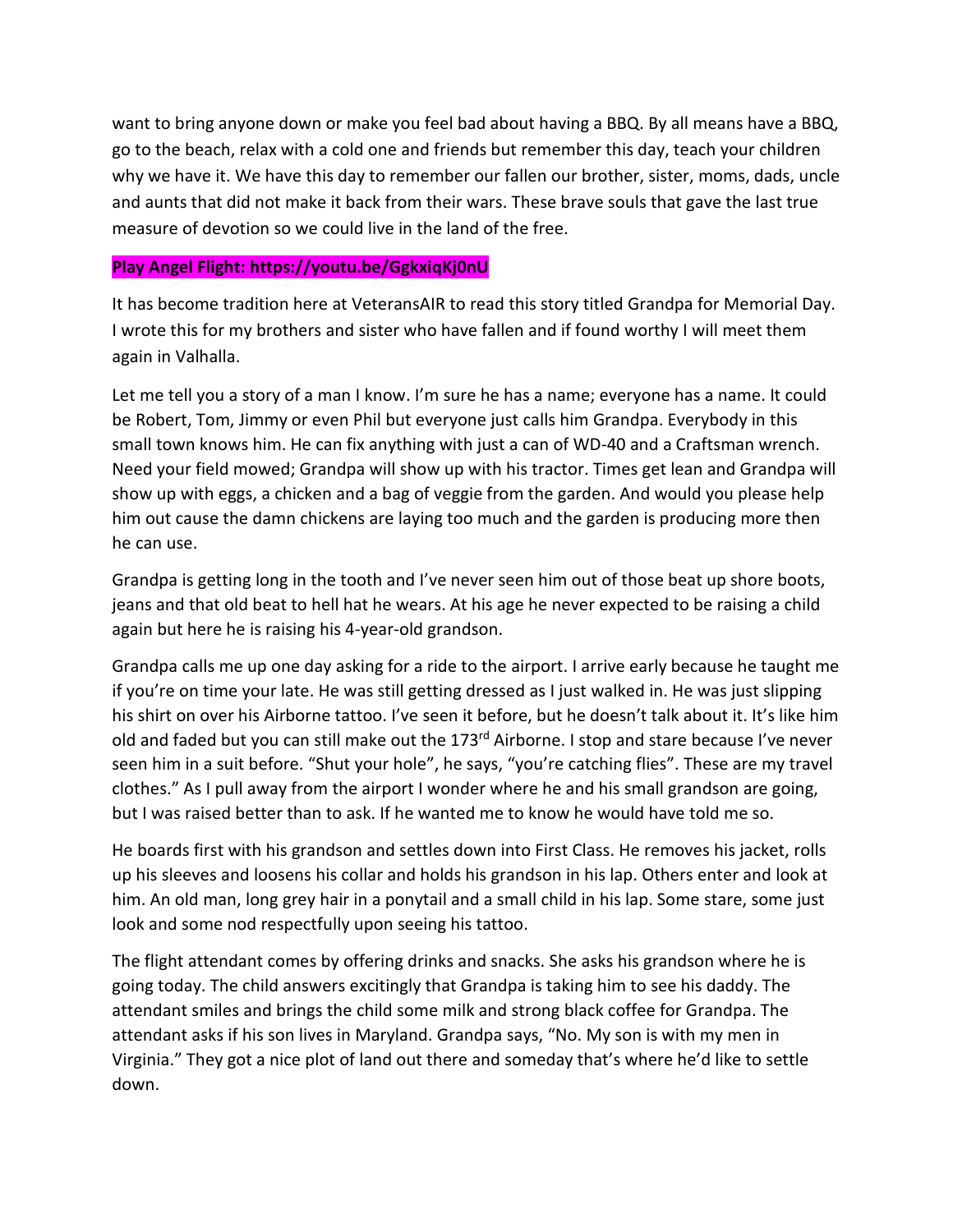The flight lands and they take a taxi. They first stop at the Mall in DC. Grandpa walks, holding the child's hand to the Wall. The child asks, "Is this where my Daddy is Grandpa?" There are tears in his eyes as he picks up his grandson and holds him tight. He whisper, "No, he's not here" as a tear rolls down his face. The child in his arms kisses the tear from his grandfather's weathered face saying, "There I made it all, better didn't I?" Yes, yes you did.

Another taxi ride and the child stares out the window as it rolls through the big gates and past perfectly manicure lawns. They get out and walk across those laws with their rows upon rows of simple white markers that seem to stretch for as far as the eye can see. They stop at one and stand before it. The child is silent. His Grandpa taught him not to interrupt when adults are speaking. Grandpa looks at the stone and says, "Son, I've brought your son today so he can meet his father." The boy looks at his Grandpa and ask is this where my Daddy is? Grandpa kneels beside the boy and says, "Yes, this is where your daddy is. You see, your daddy was a soldier, like I was. He left you to go fight a war because his county said they needed him. Your daddy died but he was a hero and this place is where our country lays our heroes to rest. But your daddy won't be lonely for he is surrounded by thousands of other heroes. Why just over that hill are all my friends. They were heroes too." The little boy asks why his daddy had to be a hero. His grandfather thinks for a moment, takes the child's hands in his and says, "Your Daddy didn't have to be a hero. He didn't want to be a hero. None of the mommies and daddies here wanted to be heroes either. He just wanted to love and stay with you, but sometimes loving and protecting someone requires daddies to do what they don't want to do. You know what we do when that coyote gets into the hen house, right? How we hunt him down so that all the other hens can live without worrying about the coyote coming back? The little boy just nods with tears in his eyes. Well, that's what your daddy did. There were some bad men that wanted to hurt good people and your daddy and a lot of other daddies and mommies had to leave to protect their children from the coyotes. Sometime when you stand for what is right and just it take a big sacrifice.

The little boy sniffs mightily and looks deep into his grandfathers' eyes and says "When I grow up, I'm going to be like you and Daddy. I'm going to protect you from bad men and coyotes." Grandpa hugs the little boy and says a pray to God and country to not let his grandson be a hero.

This is the price some are willing to pay for "Life, Liberty and Pursuit of Happiness" some have taken for granted. On May 30th this country will observe Memorial Day. The day set aside to remember our fallen and what they stood for..the ideals they died for. This Memorial Day I ask you to take a minute from your backyard BBQs and day at the beach to just hug your family and friends. Get to your knees and pray to whatever God you hold sacred for wisdom and understanding. Wisdom and understanding to know that others died to fulfill the promise of America for you.

These men and women stood against things some are throwing around like candy at a parade these days. They stood against racism and bigotry in places like Normandy, Rwanda, the